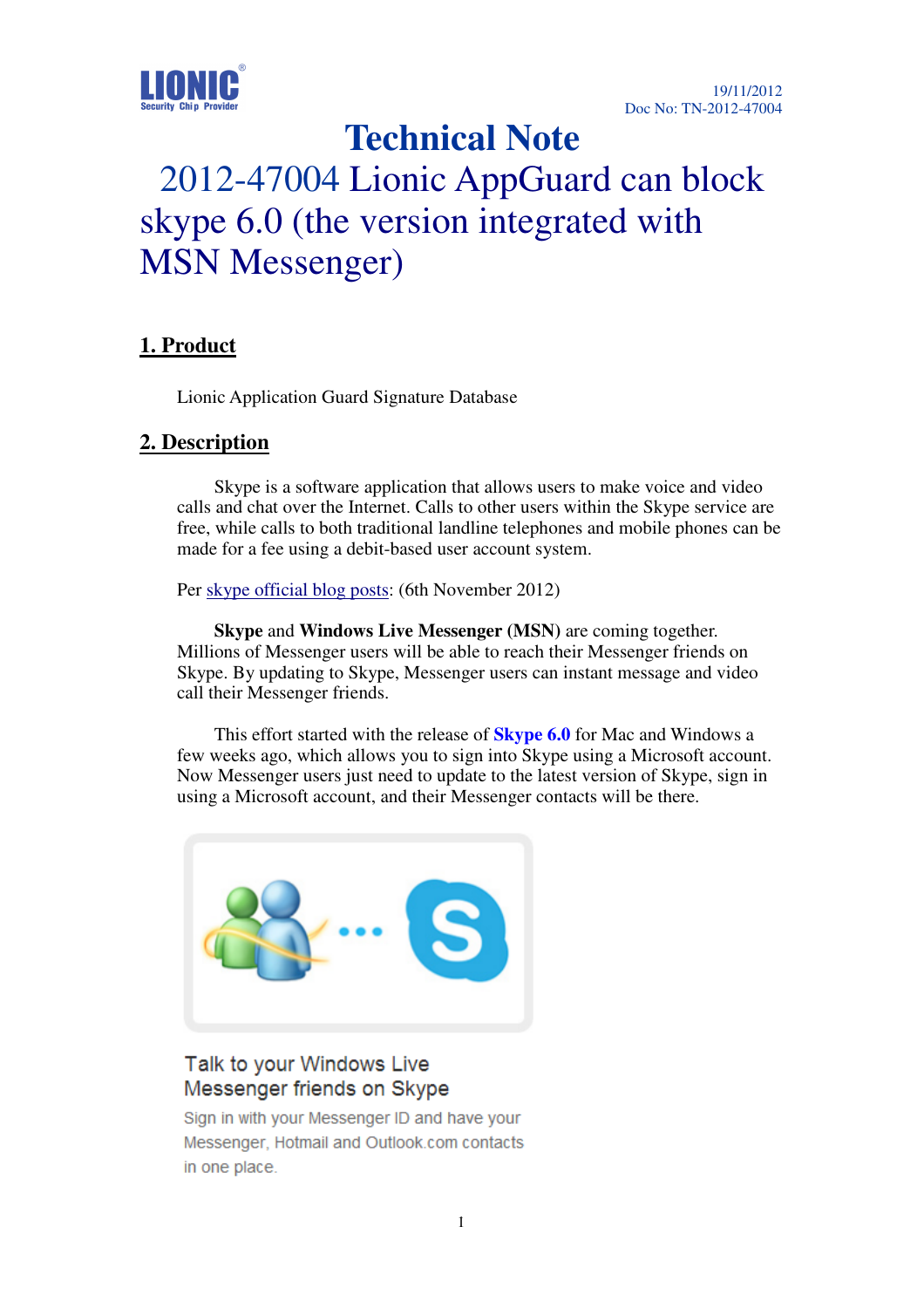



#### **3. Versions Supported**

1. Lionic Application Guard signature database can prevent the use of Skype 6.0 since 16/11/2012.

2. Application Guard can block the following versions of Skype:

- Skype 2.0
- Skype  $2.5$
- Skype 3.8
- Skype  $4.0$
- Skype 4.2.1.155
- Skype 4.2.1.166
- Skype  $4.2.1.169$
- Skype 5.0.1.156
- Skype 5.3.1.120
- Skype 5.5.1.124
- **Skype 6.0.60.126**